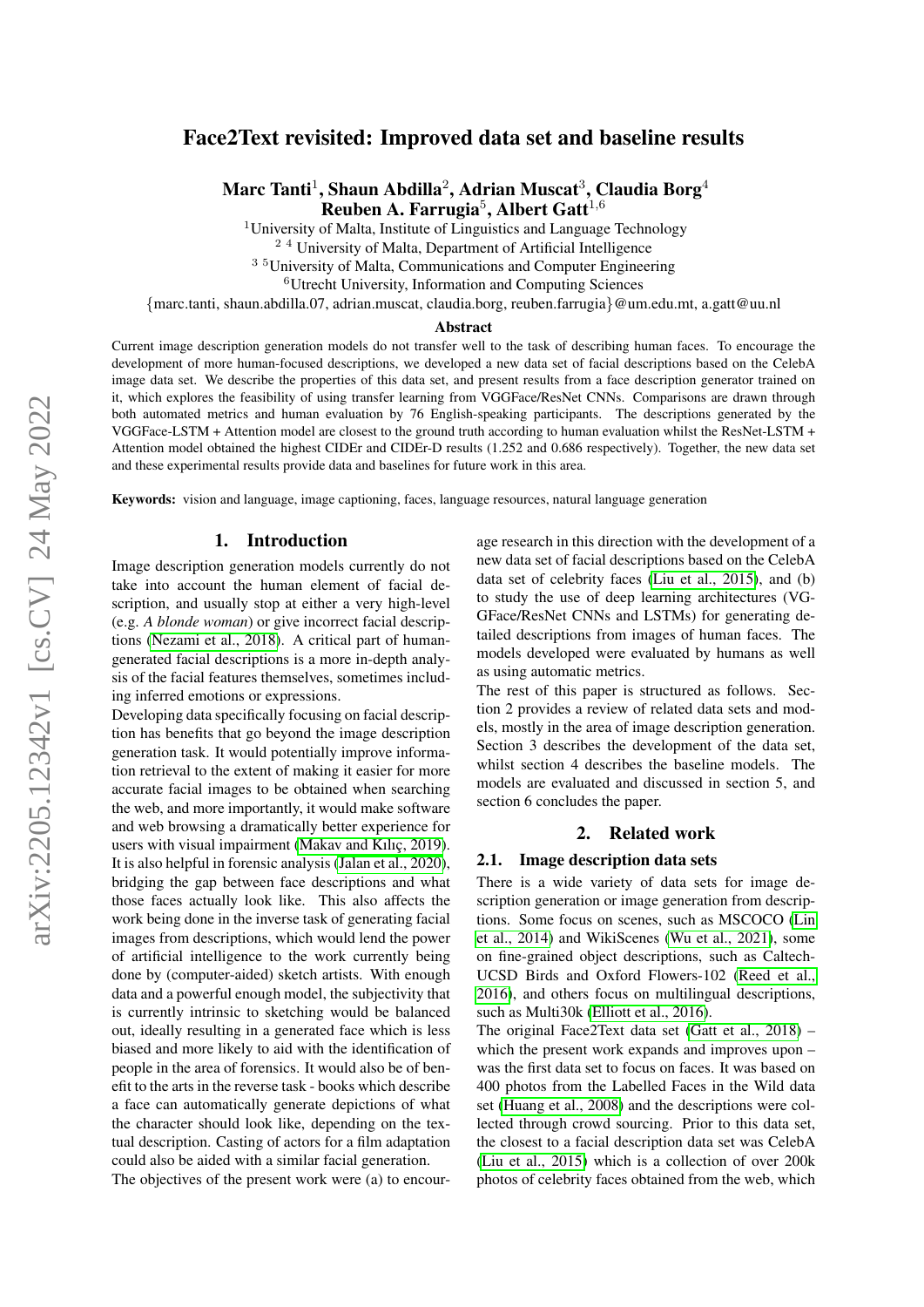pairs these images with data attributes such as hair colour and gender. This was followed by the Multi-Modal CelebA data set [\(Xia et al., 2021\)](#page-5-10) which consists of 30 000 images from CelebA together with automatically constructed descriptions from the attributes. The limitation of this data set is that, since the descriptions are artificially constructed, they do not provide 'gold' annotations that give clues as to what people find salient in faces. Another facial description data set is FlickrFace11K [\(Nezami et al., 2018\)](#page-5-0) which consists of 11 696 images extracted from Flickr30K [\(Young et al.,](#page-5-11) [2014\)](#page-5-11). Although the descriptions were written by humans, the images do not focus on the faces exclusively as they are scene photos and some photos contain more than one face. This made the descriptions lack the level of detail that we target in our data set.

Given the small size of the original Face2Text, the low quality face photos, and the low quality descriptions collected due to the nature of crowd sourcing, we revamped the data set to use CelebA images, and we sourced descriptions from human annotators who were hired for the purpose, and thoroughly briefed about the process.

## 2.2. Image description generation models

Image Description Generation models have the objective of generating global or dense descriptions for a given visual input, and hence require an understanding of both visual and linguistic elements. As in other areas of NLP, including vision and language processing, current image captioning models tend to be based on the pre-train-and-fine-tune paradigm, making use of Transformer-based architectures [\(Vaswani et al., 2017\)](#page-5-12) pre-trained in a task-agnostic fashion on large (usually web-sourced) data sets [\(Sharma et al., 2018\)](#page-5-13). Examples of such models include OSCAR [\(Li et al., 2020\)](#page-5-14), VinVL [\(Zhang et al., 2021\)](#page-6-0) and LEMON [\(Hu et al.,](#page-5-15) [2021\)](#page-5-15).

Since our goal in this paper is to establish baseline results, the remainder of this section focuses on classic attention-based encoder-decoder models, which are used in producing the baseline.

The Encoder-Decoder framework is arguably the standard model used in generating image descriptions. It works similarly to neural machine translation methods, with the image being the source and the sentence description being the target. In its most simple form, a Convolutional Neural Network (CNN) is used to encode the scene and the objects present in the image, together with their relationships. The output from the CNN is then passed into a sequence model, a Recurrent Neural Network (RNN) or derivatives of it, that acts as a conditioned language model which can be used to generate a sentence that is conditioned on the input image. For example, the Show and Tell image caption generator [\(Vinyals et al., 2014\)](#page-5-16) uses a Long Short-Term Memory (LSTM) neural network to model the probability of a sentence given an input image.

Attention-based image description aims to generate suitable descriptions by paying attention only to the most visually relevant contents of an image, similarly to how primates and humans see and pay attention [\(Spratling and Johnson, 2004\)](#page-5-17). The first work to use attention mechanisms in image description generation was the Show, Attend and Tell image caption generator [\(Xu et al., 2015\)](#page-5-18), where an encoder-decoder model was fitted with an attention mechanism that would attend to salient parts of the image during the decoding process. Using an LSTM as a decoder, the attention mechanism selects visual features from the image and uses this to generate the next word in the sentence.

# 3. Data collection

At the time of publication, we have released two versions of the new Face2Text data set: version 1 and ver-sion 2. Both of these versions are publicly available<sup>[1](#page-1-0)</sup>. The images are not included due to copyright reasons but can be downloaded separately from the CelebA data set [\(Liu et al., 2015\)](#page-5-3). The baseline facial description generator was trained on version 1.

The annotation was done in two phases, for version 1 and 2. For version 1, 4 annotators were recruited and paid at a rate of  $\epsilon 0.14$  per caption. For version 2, 11 more annotators were recruited and paid at a rate of  $E0.08$  per caption.

For each version, we selected a random sample of images from CelebA and stratified the sample such that the number of males and females depicted in the images was balanced. We then assigned a subset of the images to each annotator, depending on the number they were willing to annotate, such that no annotator annotated the same image more than once. The annotators then used a website, developed in-house, to write a description for each image. Annotators worked at their own pace and the data set was collected over the course of several months. Figure [1](#page-2-0) shows a screenshot of the annotation tool.

The recruited annotators were students enrolled at the University of Malta. They first went through a trial run with 10 descriptions that were closely inspected before the annotators were engaged to do the entire allotment, thus ensuring quality. The instructions given to the annotators were the following:

- Describe the faces as naturally as possible.
- Do not spend too much time thinking about what to write. Just write the description which, in your view, accurately captures the physical attributes of the face.
- Don't describe the background and don't make inferences about the situation of the photo or the person (such as the person's job or background).

<span id="page-1-0"></span> $1$ Data sets can be downloaded from: [https://](https://github.com/mtanti/face2text-dataset) [github.com/mtanti/face2text-dataset](https://github.com/mtanti/face2text-dataset).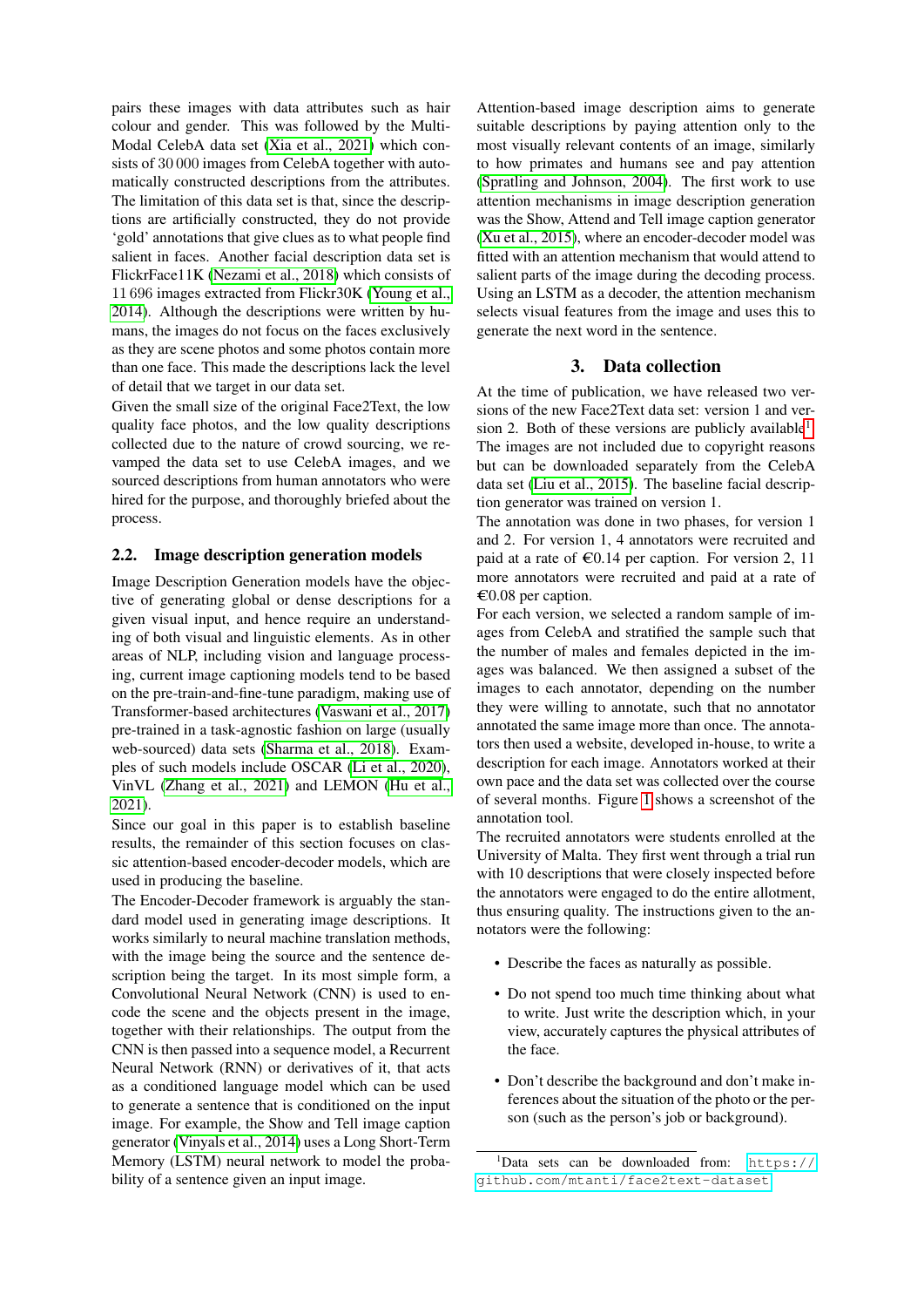<span id="page-2-0"></span>

| Annohelper                               | Signed in as test                |
|------------------------------------------|----------------------------------|
| Home<br>User<br><b>Tasks</b><br>Log out  |                                  |
| Annotate                                 |                                  |
| 0 completed out of 1250 (1250 remaining) |                                  |
|                                          | Annotation<br>Annotation<br>Save |

Figure 1: Screenshot of the annotation website developed for our annotators.

- You can describe a person's facial expression or their emotional state if this is evident from the picture.
- Given that the images are of celebrities, do not mention the names of people you recognise.

Furthermore, the annotators were made aware that their descriptions would be made public but that the annotators' identities would not be revealed. Prior to launching the study, we obtained clearance from the Univer-sity of Malta Research Ethics Committee.<sup>[2](#page-2-1)</sup>

# 3.1. Data statistics

Some examples of the descriptions obtained, together with a table of figures about the data sets are shown in Figure [2](#page-3-0) and Table [1](#page-2-2) respectively. Note that version 2 of the new data set is an extension of the data in version 1. None of the data from the original Face2Text data set was used in the new data sets.

## 4. Experiments

In this section we describe the baseline face description generator models we developed using version 1 of the new Face2Text data set. As already mentioned above, the models consist of an attention mechanism using a CNN as an encoder and an LSTM as a decoder. Variations are applied to this architecture to create different models and the results are reported.

The encoder CNN is either ResNet101 [\(He et al.,](#page-5-19) [2015\)](#page-5-19), which was pre-trained on the ImageNet data set (with the task of classifying the objects in an image),

<span id="page-2-2"></span>

|                    | Orig. | v1      | v2      |
|--------------------|-------|---------|---------|
| Num. annotators    | 186   | 4       | 11      |
| Num. images        | 400   | 4076    | 10559   |
| Num. descriptions  | 1445  | 5685    | 17022   |
| Num. tokens        | 32619 | 175 555 | 439 291 |
| Num. token types   | 3404  | 1553    | 2538    |
| Descs./image       | 3.61  | 1.39    | 1.61    |
| Descs./annotator   | 7.77  | 1421.25 | 1547.45 |
| Tokens/description | 22.57 | 30.88   | 25.81   |
| Tokens/token type  | 9.58  | 113.04  | 173.09  |

Table 1: Quantitative summary of the Face2Text data sets. Note that 'Orig.' refers to the original Face2Text data set [\(Gatt et al., 2018\)](#page-5-8) whilst 'v1' and 'v2' refer to version 1 and version 2 of the new data set described in this work.

or VGG-Face [\(Schroff et al., 2015\)](#page-5-20), which was pretrained on the VGGFace data set (with the task of face recognition). These CNNs had their dense layers at the end removed to reveal the convolution layers and extract localised visual features from the images. They were also either fine-tuned or frozen during training.

The decoder LSTM either uses attention [\(Xu et al.,](#page-5-18) [2015\)](#page-5-18) or does not. The word embeddings are either taken from GloVe [\(Pennington et al., 2014\)](#page-5-21) or are randomly initialised and fine-tuned with the rest of the model. Beam search is used to decode the sentences using beam sizes between 1 and 5.

For ease of reference, the model variants are denoted by 4-letter acronyms described in Table [2.](#page-3-1)

<span id="page-2-1"></span><sup>2</sup>[https://www.um.edu.mt/research/](https://www.um.edu.mt/research/ethics/) [ethics/](https://www.um.edu.mt/research/ethics/)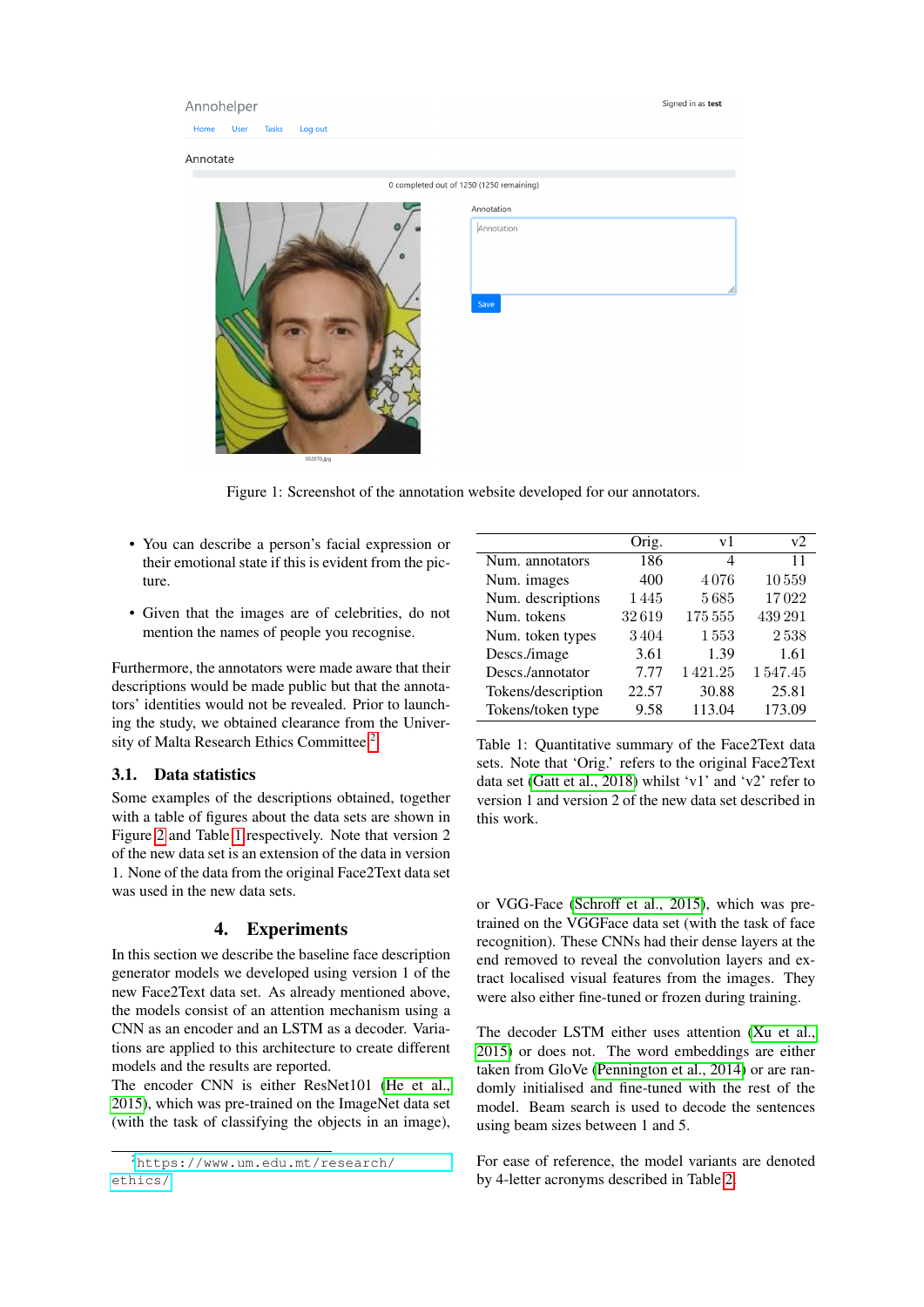<span id="page-3-0"></span>

(a) *A woman with a chiselled jaw, prominent cheekbones, a long, narrow nose and thin eyebrows. She has long, messy, black hair and she is wearing makeup.*



(b) *A woman with long amber hair with black roots, having large cheeks and a small mouth, wearing makeup and red lipstick.*



(c) *A man with sun-tanned face, short brown hair, big downturned eyes and a wide smile.*



(d) *a white man with brown hair, open mouth and dark colored eyes*

Figure 2: Examples of descriptions in the data set.

<span id="page-3-1"></span>

| Character | Meaning                     |
|-----------|-----------------------------|
| R         | ResNet encoder              |
| V         | VGG Face encoder            |
| G         | GloVe embeddings            |
| E         | No Pre-trained embeddings   |
| F         | Fine-tuned encoder          |
| N         | Encoder not fine-tuned      |
| A         | LSTM with attention decoder |
| L         | LSTM decoder                |
| $1 - 5$   | Beam search size            |

Table 2: Character legend to the experiment variations.

### 5. Results

A number of evaluation metrics were applied to evaluate the performance of the face description generator. These were CIDEr, CIDEr-D, METEOR, and BLEU-1 to BLEU-5. Figure [3](#page-4-0) shows a swarmplot of the top results.

The best performing model, according to CIDEr, was REFA, that is, fine-tuned ResNet CNN with randomly initialised word embeddings and attention. Further hyperparameter tuning was performed on the embedding size, LSTM size, and minibatch size of the top three variations (top three when the beam size is ignored) and the performance of the resulting models is shown in Table [3.](#page-3-2) REFA, the best model after tuning, has its hyperparameters listed in Table [4.](#page-3-3) Some example descriptions of the same image, from the best-performing models, are shown in Figure [4.](#page-4-1)

We also performed a human evaluation with 79 human evaluators. A random sample of 20 images was selected and each evaluator was asked to indicate on a 5-point Likert scale how fluent and correct (with respect to the image) each description was. Each image was accompanied by four descriptions: the generated descriptions from the top three models and the ground

<span id="page-3-2"></span>

|             | Model   METEOR CIDEr CIDEr-D |       |       |
|-------------|------------------------------|-------|-------|
| VEFA        | 45.83                        | 1.078 | 0.581 |
| RGFA        | $+47.80$                     | 1.200 | 0.634 |
| <b>REFA</b> | 47.06                        | 1.212 | 0.662 |

<span id="page-3-3"></span>Table 3: Results of best three models after hyperparameter tuning using automatic evaluation.

| Hyperparameter    | Value              |
|-------------------|--------------------|
| Optimiser         | Adam               |
| Learning rate     | $1 \times 10^{-4}$ |
| Loss function     | Cross entropy      |
| Gradient clipping | 5                  |
| Batch size        | 12.                |
| <b>LSTM</b> size  | 768                |
| Embedding size    | 1024               |
| Beam size         | 3                  |
|                   |                    |

Table 4: Hyperparameter values of the best performing model: REFA.

truth description. The highest median correctness score (equal to 4) was achieved by the RGFA descriptions (fine-tuned ResNet CNN with GloVe embeddings and attention), although these also have the highest variance. Fluency scores obtained by the RGFA were the most comparable to those obtained by the ground truth descriptions.

### 6. Conclusions and future work

Our new Face2Text data set is a work-in-progress and we intend to continue adding more descriptions regularly, especially to balance the number of descriptions per image. The descriptions we have collected up to version 1 are good enough to make a strong baseline (if a pre-trained CNN is used).

We determined that, surprisingly, the ResNet CNN provides better features for a facial description generator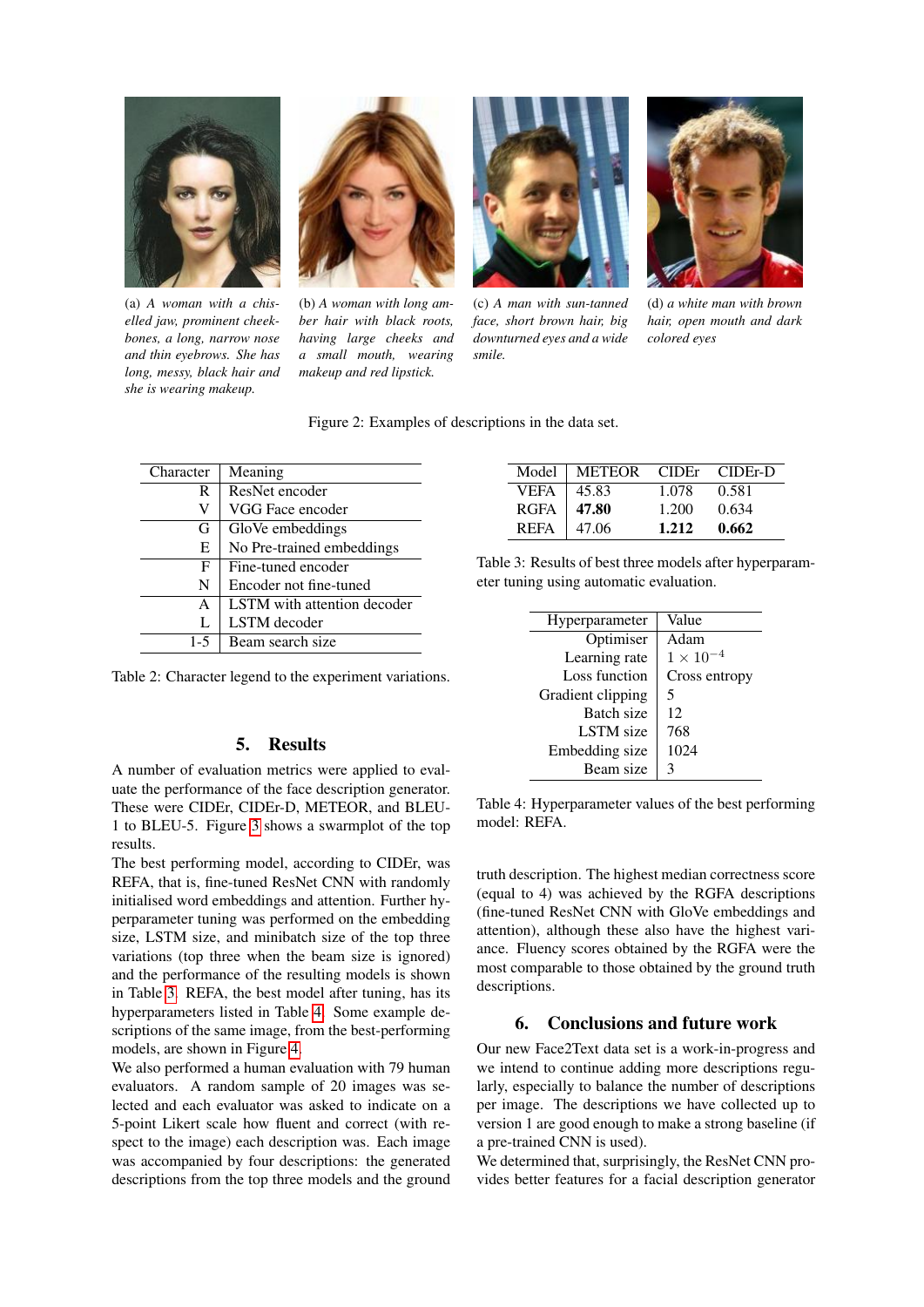<span id="page-4-0"></span>

<span id="page-4-1"></span>Figure 3: Swarmplot of evaluation metrics on the different variations of the face description generator.



Figure 4: Descriptions for the best described image: Ground truth - *A young man with short brown hair and blue eyes. His lips are thin and his upper teeth are visible. He is smiling*

VEFA - *A man with short black hair thick eyebrows a wide nose and a smile with dimples*

RGFA/REFA - *A young man with short dark hair and small dark eyes. His lips are thin and his upper teeth are visible. He is smiling*

than a face-specific CNN. Regardless of which CNN is used, it should always be fine-tuned. Whether to use pre-trained word embeddings or not does not seem to matter much but the use of attention is important. We also observe that on the face description task, one of our best performing baselines (REFA; cf Table [3\)](#page-3-2) achieves CIDEr scores approaching those of comparable models (in the sense that they are encoder-decoder models based on recurrent units) in general scene description tasks such as MS-COCO. For example, the influential Top-Down Bottom-Up attention model with CIDEr optimisation achieves a score on MS-COCO



Figure 5: Results of best three models and ground truth using human evaluation.

of 1.201 [\(Anderson et al., 2018\)](#page-5-22). Future work will however need to establish baselines on more recent, Transformer-based architectures.

In terms of further future work, the data set will benefit from more linguistic diversity, both in terms of writing style, as well as facial feature highlighting which would be useful for determining what is salient in a face.

# 7. Acknowledgements

This work was partly funded by the Malta Council for Science and Technology (MCST) - R&I-2019-004-T, and partly by a grant from the University of Malta Research Fund. The baseline model was developed as part of Shaun Abdilla's MSc project at the University of Malta.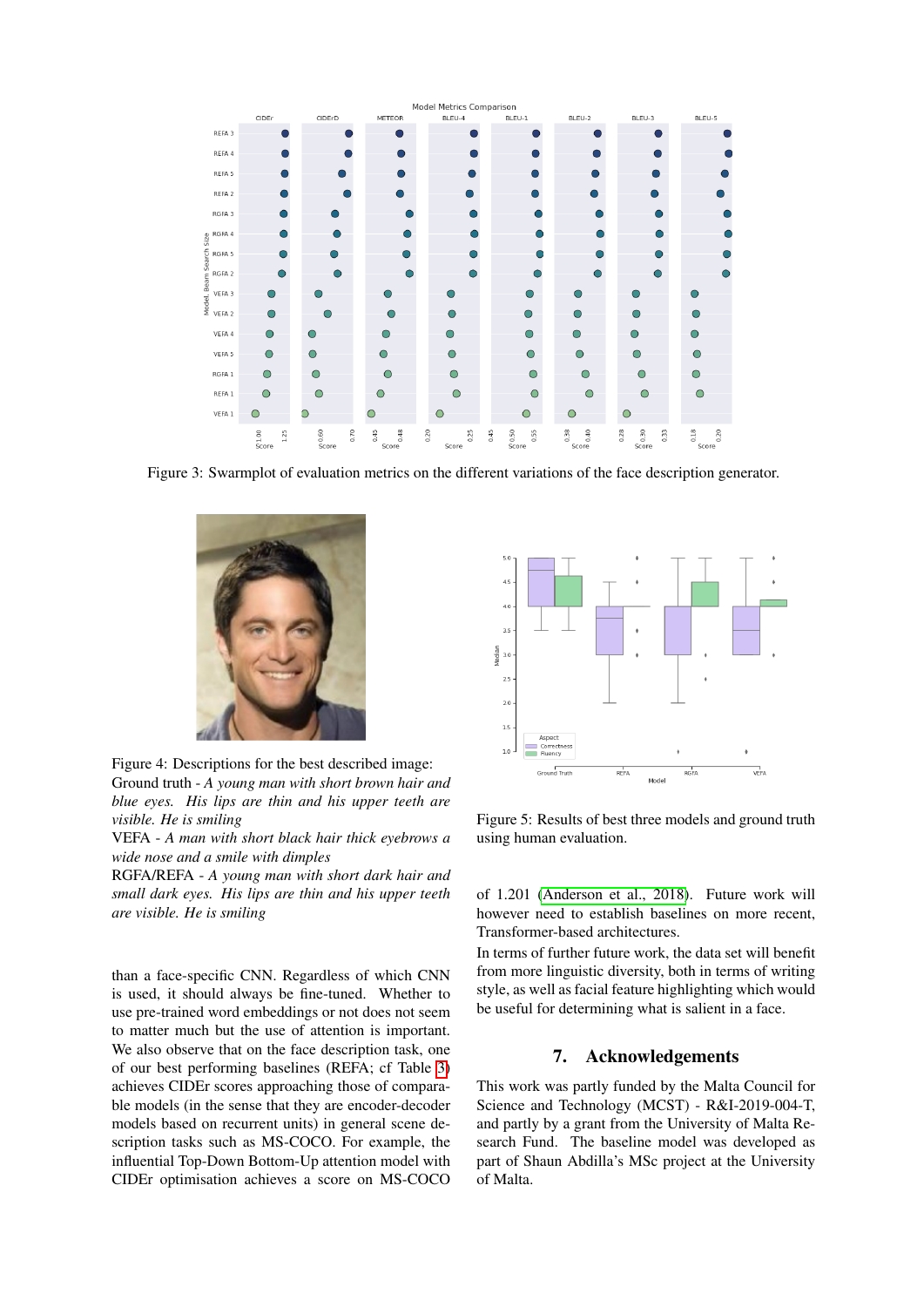### 8. Bibliographical References

- <span id="page-5-22"></span>Anderson, P., He, X., Buehler, C., Teney, D., Johnson, M., Gould, S., and Zhang, L. (2018). Bottomup and top-down attention for image captioning and visual question answering. In *The IEEE Conference on Computer Vision and Pattern Recognition (CVPR)*, pages 6077–6086. IEEE Computer Society.
- <span id="page-5-7"></span>Elliott, D., Frank, S., Sima'an, K., and Specia, L. (2016). Multi30K: Multilingual English-German image descriptions. In *Proceedings of the 5th Workshop on Vision and Language*, pages 70–74, Berlin, Germany, August. Association for Computational Linguistics.
- <span id="page-5-8"></span>Gatt, A., Tanti, M., Muscat, A., Paggio, P., Farrugia, R. A., Borg, C., Camilleri, K. P., Rosner, M., and van der Plas, L. (2018). Face2Text: Collecting an annotated image description corpus for the generation of rich face descriptions. In *Proceedings of the Eleventh International Conference on Language Resources and Evaluation (LREC 2018)*, Miyazaki, Japan, May. European Language Resources Association (ELRA).
- <span id="page-5-19"></span>He, K., Zhang, X., Ren, S., and Sun, J. (2015). Deep residual learning for image recognition. *CoRR*, abs/1512.03385.
- <span id="page-5-15"></span>Hu, X., Gan, Z., Wang, J., Yang, Z., Liu, Z., Lu, Y., and Wang, L. (2021). Scaling Up Vision-Language Pre-training for Image Captioning. *ArXiv preprint 2111.12233*.
- <span id="page-5-9"></span>Huang, G. B., Mattar, M., Berg, T., and Learned-Miller, E. (2008). Labeled Faces in the Wild: A Database forStudying Face Recognition in Unconstrained Environments. In *Workshop on Faces in 'Real-Life' Images: Detection, Alignment, and Recognition*. Erik Learned-Miller and Andras Ferencz and Frédéric Jurie.
- <span id="page-5-2"></span>Jalan, H. J., Maurya, G., Corda, C., Dsouza, S., and Panchal, D. (2020). Suspect face generation. In *2020 3rd International Conference on Communication System, Computing and IT Applications (CSCITA)*, pages 73–78.
- <span id="page-5-14"></span>Li, X., Yin, X., Li, C., Zhang, P., Hu, X., Wang, L., Zhang, L., Hu, H., Dong, L., Wei, F., Choi, Y., and Gao, J. (2020). Oscar: Object-Semantics Aligned Pre-training for Vision-Language Tasks. In *Proceedings of the 16th European Conference on Computer Vision (ECCV'20)*, Glasgow, UK. Springer.
- <span id="page-5-4"></span>Lin, T.-Y., Maire, M., Belongie, S., Hays, J., Perona, P., Ramanan, D., Dollár, P., and Zitnick, C. L. (2014). Microsoft coco: Common objects in context. In David Fleet, et al., editors, *Computer Vision – ECCV 2014*, pages 740–755, Cham. Springer International Publishing.
- <span id="page-5-3"></span>Liu, Z., Luo, P., Wang, X., and Tang, X. (2015). Deep learning face attributes in the wild. In *Proceedings of International Conference on Computer Vision (ICCV)*.
- <span id="page-5-1"></span>Makav, B. and Kılıç, V. (2019). A new image cap-

tioning approach for visually impaired people. In *2019 11th International Conference on Electrical and Electronics Engineering (ELECO)*, pages 945– 949.

- <span id="page-5-0"></span>Nezami, O. M., Dras, M., Anderson, P., and Hamey, L. (2018). Face-cap: Image captioning using facial expression analysis. *CoRR*, abs/1807.02250.
- <span id="page-5-21"></span>Pennington, J., Socher, R., and Manning, C. (2014). GloVe: Global vectors for word representation. In *Proceedings of the 2014 Conference on Empirical Methods in Natural Language Processing (EMNLP)*, pages 1532–1543, Doha, Qatar, October. Association for Computational Linguistics.
- <span id="page-5-6"></span>Reed, S., Akata, Z., Lee, H., and Schiele, B. (2016). Learning deep representations of fine-grained visual descriptions. In *2016 IEEE Conference on Computer Vision and Pattern Recognition (CVPR)*, pages 49–58.
- <span id="page-5-20"></span>Schroff, F., Kalenichenko, D., and Philbin, J. (2015). Facenet: A unified embedding for face recognition and clustering. In *2015 IEEE Conference on Computer Vision and Pattern Recognition (CVPR)*, pages 815–823.
- <span id="page-5-13"></span>Sharma, P., Ding, N., Goodman, S., and Soricut, R. (2018). Conceptual captions: A cleaned, hypernymed, image alt-text dataset for automatic image captioning. *Proceedings of the 56th Annual Meeting of the Association for Computational Linguistics (ACL'18)*, pages 2556–2565.
- <span id="page-5-17"></span>Spratling, M. W. and Johnson, M. H. (2004). A feedback model of visual attention. *J. Cognitive Neuroscience*, 16(2):219–237.
- <span id="page-5-12"></span>Vaswani, A., Shazeer, N., Parmar, N., Uszkoreit, J., Jones, L., Gomez, A. N., and Kaiser, Ł. (2017). Attention Is All You Need. In *Proceedings of the 31st Conference on Neural Informaton Processing Systems (NeurIPS'17)*, Long Beach, CA.
- <span id="page-5-16"></span>Vinyals, O., Toshev, A., Bengio, S., and Erhan, D. (2014). Show and tell: A neural image caption generator. *CoRR*, abs/1411.4555.
- <span id="page-5-5"></span>Wu, X., Averbuch-Elor, H., Sun, J., and Snavely, N. (2021). Towers of babel: Combining images, language, and 3d geometry for learning multimodal vision. In *Proceedings of the IEEE/CVF International Conference on Computer Vision (ICCV)*, pages 428– 437, October.
- <span id="page-5-10"></span>Xia, W., Yang, Y., Xue, J.-H., and Wu, B. (2021). Tedigan: Text-guided diverse face image generation and manipulation. In *IEEE Conference on Computer Vision and Pattern Recognition (CVPR)*.
- <span id="page-5-18"></span>Xu, K., Ba, J., Kiros, R., Cho, K., Courville, A. C., Salakhutdinov, R., Zemel, R. S., and Bengio, Y. (2015). Show, attend and tell: Neural image caption generation with visual attention. *CoRR*, abs/1502.03044.
- <span id="page-5-11"></span>Young, P., Lai, A., Hodosh, M., and Hockenmaier, J. (2014). From image descriptions to visual denotations: New similarity metrics for semantic inference